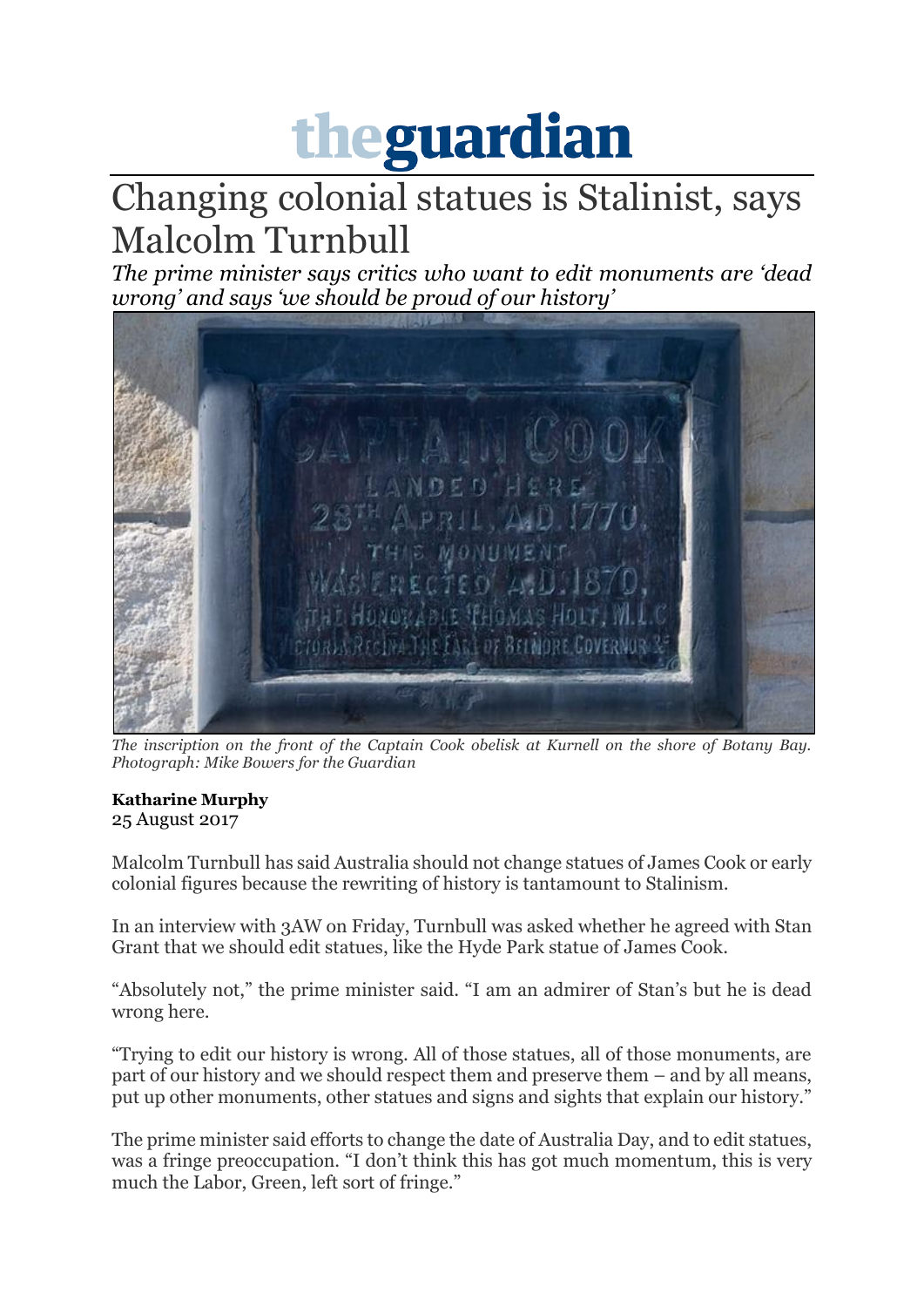"The vast majority of Australians are as horrified as you and I are that we would go round rewriting history, editing statues, changing the inscriptions on statues, deleting Australia Day – I mean what are these people thinking?

"This is the greatest country in the world. We should be so proud of Australia and its history and on Australia Day, we celebrate all of our achievements".

Turnbull said every Australia Day ceremony started with a welcome to country, and an acknowledgement of Indigenous people, and ended "with a baby in the arms of a migrant mother becoming an Australian citizen".

"You don't rewrite history by editing stuff out."

"If you want to write a new chapter in our history, if you want to challenge assumptions in the past, by all means do so, but we can't get into this Stalinist exercise of trying to wipe out or obliterate or blank out parts of our history."

Conservative commentators, such as Alan Jones, have been stoking a culture war backlash against the debate over whether it is appropriate to celebrate Australia Day on 26 January, and the debate over whether statues and inscriptions accurately represent Australia's history.

Earlier in the week, the former prime minister Tony Abbott used a radio interview to declare that if Bill Shorten was elected prime minister, he would tear down statues from the colonial era.

Turnbull was also asked on 3AW on Friday about an old story about Abbott missing a vote on Labor's stimulus package during the global financial crisis because he was intoxicated – a story which has surfaced again because Abbott confirmed it in an ABC documentary about life inside parliament house.

The prime minister was opposition leader when Abbott missed the vote.

Turnbull confirmed that the whips had been sent to find Abbott during the vote and "couldn't rouse him". He said he was "disappointed" by Abbott's behaviour because it had been an important vote.

He also suggested Abbott's behaviour was unusual. "I can't remember anyone else missing a vote because they were too drunk."

Turnbull was also asked whether he supported banning the burqa in the wake of Pauline Hanson's stunt in the Senate.

The prime minister said he was not a fan of the full face covering, because it was a means of oppressing women, but he said the Commonwealth didn't have the power to ban the garment.

He was also asked about the implications of the current high court action involving the deputy prime minister, Barnaby Joyce, and other Nationals ministers.